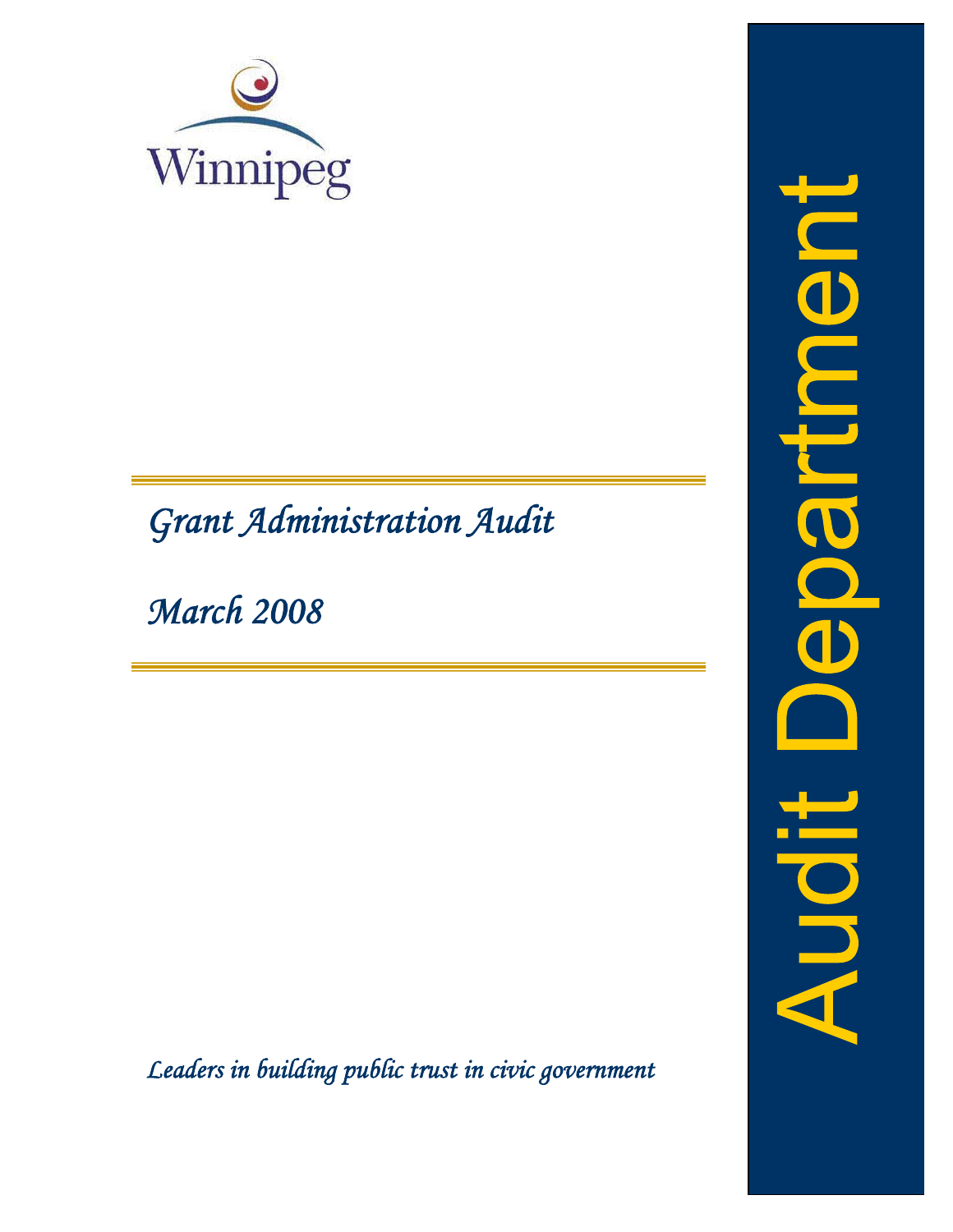# **Table of Contents**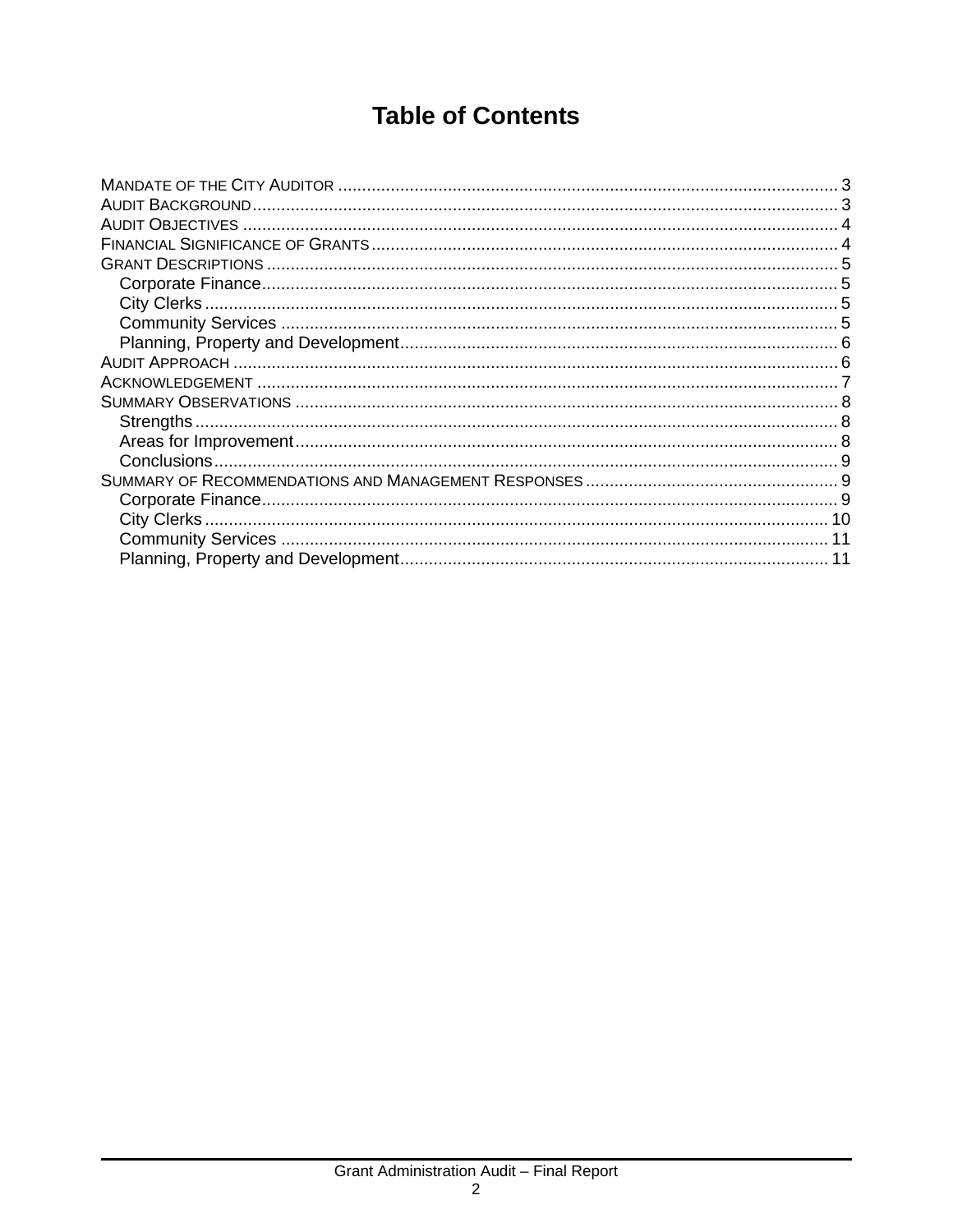# **MANDATE OF THE CITY AUDITOR**

The City Auditor is a statutory officer appointed by City Council under the City of Winnipeg Charter Act. The City Auditor reports to Council through the Audit Committee (Executive Policy Committee) and is independent of the City's Public Service. The City Auditor conducts examinations of the operations of the City and its affiliated bodies to assist Council in its governance role of ensuring the Public Service's accountability for the quality of stewardship over public funds and for the achievement of value for money in City operations. Once an audit report has been communicated to Council, it becomes a public document.

# **AUDIT BACKGROUND**

The City of Winnipeg awards grant monies for a wide variety of purposes. Grants are awarded to community groups, non-profit organizations, and others through grant programs established within the various City departments. An audit of the Grant Oversight process was identified in the department's 2007-2009 Audit Plan and approved by the Audit Committee.

From a review of the grants awarded in 2006 we determined that nine City departments issued the majority of grants in the 2006 fiscal year. Our audit was limited to grants awarded in 2006 because the 2006 financial data was available when we started the audit and we wanted a period under audit to encompass a full fiscal year. The grants awarded in 2006 were \$26.7million and were comprised of several different grant programs. Exhibit 1 provides a breakdown of grant awards by department for 2006. Each City department is responsible for implementing controls over the grant application and disbursement processes and for monitoring and managing the grant programs within their departments. The miscellaneous category is comprised of several smaller groups, such as EPC Secretariat that issued grants during the calendar year.

Exhibit 1: Total Grant Awards as Distributed by Functional Area for 2006 fiscal year.<sup>1</sup>

| <b>Functional Area</b>           | <b>Total Grant</b><br><b>Awards</b> |
|----------------------------------|-------------------------------------|
| CAO'S Office                     | \$9,500                             |
| <b>City Clerks</b>               | \$4,456,458                         |
| Corporate Finance                | \$8,835,236                         |
| Public Works                     | \$717,366                           |
| Water & Waste                    | \$308,567                           |
| <b>Winnipeg Police Service</b>   | \$168,373                           |
| Transit                          | \$69,722                            |
| <b>Community Services</b>        | \$6,733,100                         |
| Planning, Property & Development | \$3,995,953                         |
| <b>Museums</b>                   | \$741,311                           |
| Other miscellaneous              | \$662,111                           |
| <b>Totals</b>                    | \$26,697,697                        |

Note 1: Data for the review was provided by Corporate Finance and was not audited for completeness.

A separate grants review project was initiated in 2006 by the Corporate Finance Department to review the granting processes and to identify potential concerns over the political approval, financial transparency, and administrative accountability of the grant programs. The key findings from this report "Grants and Contributions: Administrative Procedures" were as follows:

- Need to establish clear definition of the different types of grant activities being performed.
- Goals and objectives of each major type of granting activity (Special Event, Recurring Grants and Contributions, Funding Agreements, Other Grants and Contributions) should be clearly defined.
- Comprehensive listing of grants by department or type should be developed and approved by Council annually.
- In addition to initial approval of recurring grants, grants should be approved either annually or on a cyclical nature to determine whether the grant continues to meet the nature of the grant program.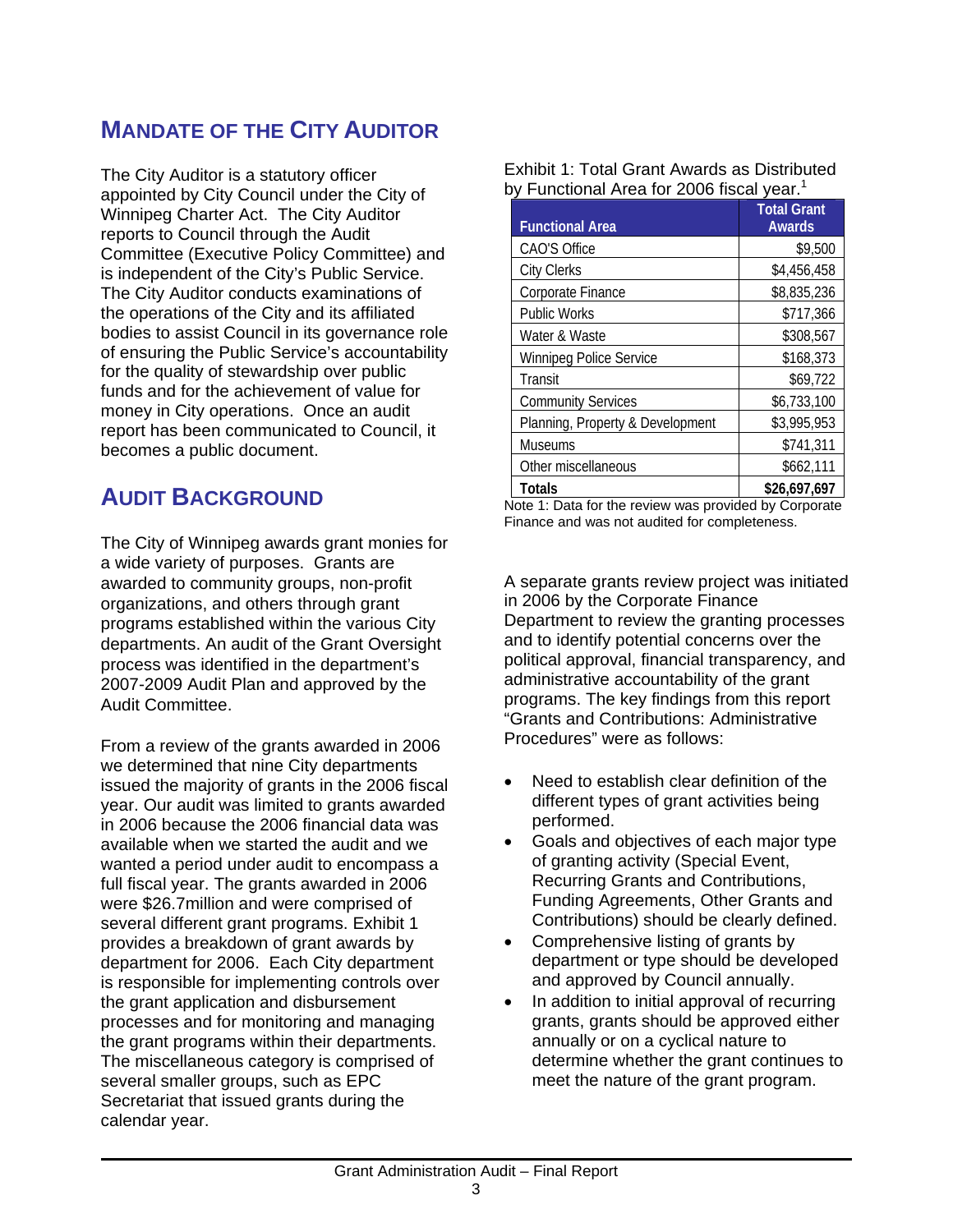From this review and report dated September 1, 2006 an oversight committee was established to further look at the individual department granting processes and to begin addressing the findings and recommendations from that report. To date, the CFO has implemented an annual reporting process to gather data from all departments on the grants awarded during the previous year. Efforts are also ongoing to improve the transparency of information and to ensure the consistent categorization of grant awards.

# **AUDIT OBJECTIVES**

The audit objectives were to review the oversight of grants including determining whether

- The provision of grants are made in accordance with By-laws and Council Policy.
- The accountability framework (administration, measurement, reporting) provides sufficient oversight.
- Grantees are in compliance with established terms and conditions.
- Grants are properly recorded in the City's financial systems.

In addition to the above objectives a sample of grantees were selected to further assess whether the information provided by grantees supported the specific terms and conditions outlined in each selected grant agreement, and that based on these criteria being met, City staff appropriately approved the release of grant funding.

# **FINANCIAL SIGNIFICANCE OF GRANTS**

The focus of the audit was on the departments with a high volume and high dollar value of grants paid out. A number of the programs classified as "grants" by the City departments included items such as taxes rebates and housing credits. Money distributed through these programs is defined by formula specific eligibility requirements and therefore were determined to be out of scope for the purposes of this audit.

In addition to providing monetary grants, the City also provides grants in-kind to organizations, festivals, and events. Grants in-kind typically include the use of City property, services, and/or facilities. These grants were considered out of scope for this audit. Exhibit 2 provides a breakdown of in scope and out of scope grant awards by department.

| <b>Department</b>                   | In-Scope<br>Awards <sup>1</sup> | <b>Out of Scope</b><br>Awards <sup>1</sup> |
|-------------------------------------|---------------------------------|--------------------------------------------|
|                                     |                                 |                                            |
| <b>CAO'S Office</b>                 |                                 | \$10                                       |
| City Clerk's                        | \$4,240                         | \$105                                      |
| Corporate Finance                   | \$3,664                         | \$5,170                                    |
| <b>Public Works</b>                 |                                 | \$717                                      |
| Water and Waste                     |                                 | \$309                                      |
| <b>Winnipeg Police Service</b>      |                                 | \$168                                      |
| Transit                             |                                 | \$70                                       |
| <b>Community Services</b>           | \$6,202                         | \$490                                      |
| Planning, Property &<br>Development | \$3,050                         | \$1,100                                    |
| <b>Museums</b>                      |                                 | \$741                                      |
| Other miscellaneous                 |                                 | \$662                                      |
| <b>Totals</b>                       | \$17,156                        | \$9,542                                    |

Exhibit 2: Breakdown of In-Scope and Out of Scope Grant Awards.

Note 1 – figures are in thousands of dollars.

From the 2006 grant data, it was determined that four City departments (Corporate Finance, City Clerk's, Community Services, Planning, Property & Development) accounted for \$17.1 million of the total grant dollars paid out. As a result, the audit scope was limited to these four departments. Exhibit 3 below provides a breakdown of the grants awarded by these four departments.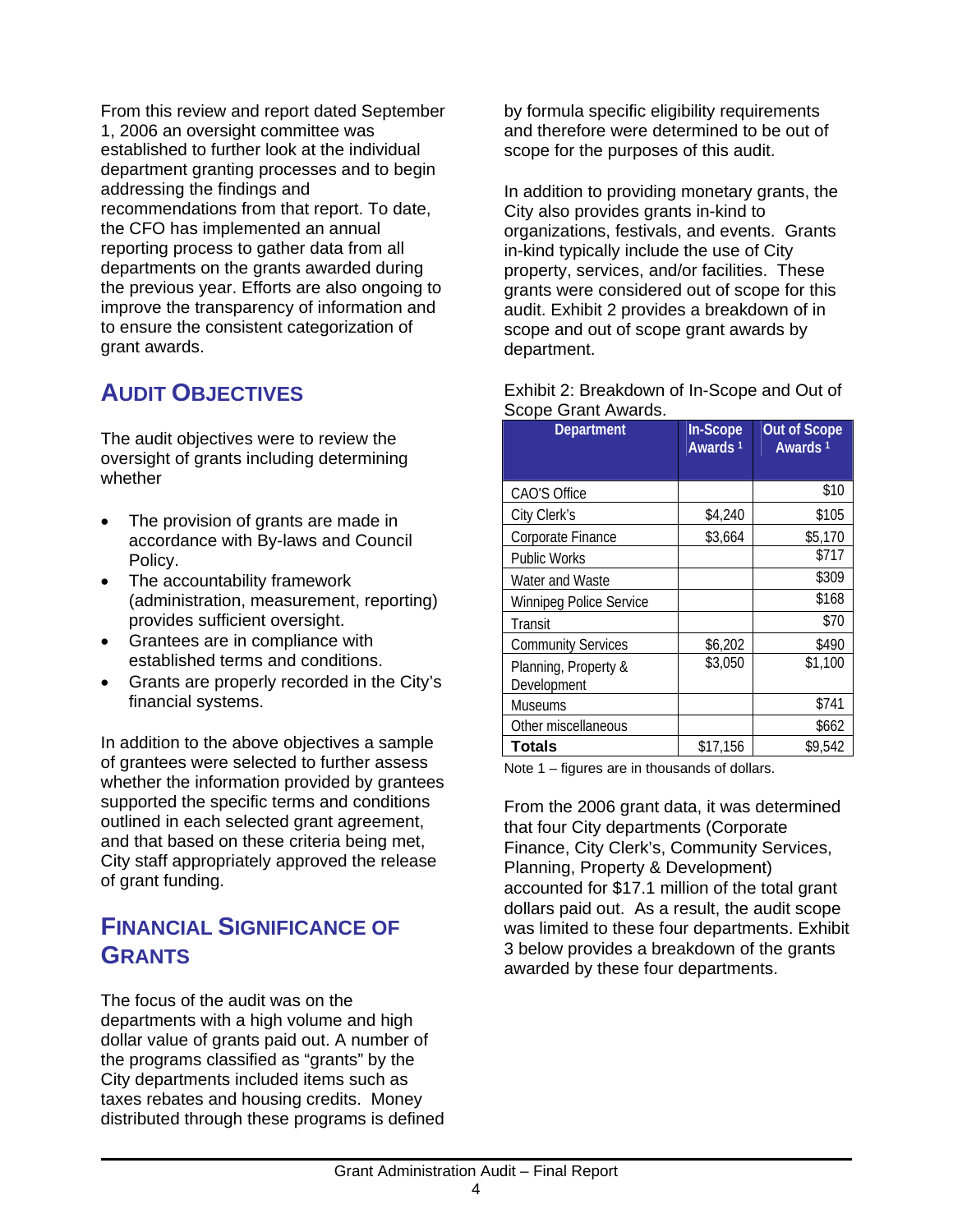Exhibit 3: Total In-Scope Grant Awards as Distributed by Department



#### **In-Scope Grant \$ Distributed by Department**

# **GRANT DESCRIPTIONS**

Each department distributes a variety of grants which, in most cases, are unique to the individual department. The granting activities of the four in-scope departments are detailed in the following paragraphs.

### *Corporate Finance*

Corporate Finance provides leadership in managing the financial operations of the City by developing and supporting corporate financial policy, systems, and processes. The Corporate Finance Department acts as administrator for a variety of grants. These disbursements are primarily to a select number of large organizations. In 2006, Corporate Finance administered approximately \$4.2 million in grants with the Winnipeg Convention Centre and Destination Winnipeg receiving 92% of that total.

### *City Clerk's*

The City Clerk's Department supports Council and its committees. A key responsibility of the department is to ensure an accurate recording of the proceedings of City Council, Committees and public hearings and

communicating any decisions to elected officials, senior administrators and the public.

The City Clerk's Department administers approximately \$4.2 million in grants per year. The \$4.1 million grant to the Winnipeg Arts Council (WAC) accounts for most of the grants disbursed by City Clerk's. The other organizations receiving grants include the Festival du Voyageur and Art City.

### *Community Services*

The Community Services Department provides public services that contribute to neighbourhood development and sustainability through the provision of recreation and leisure services such as fitness and aquatic programs. The public services contribute to healthy communities through partnerships, promotion, prevention, protection and enforcement such as insect control and the regulation of food service establishments.

Through its programs, Community Services is also responsible for administering a variety of grant programs that are geared towards the betterment of community programs which promote the accessibility of recreation facilities to the general public. The grant funding allocated in the yearly operating budget is approved by City Council. Within this budget, funds are distributed to a number of programs that then distribute the grants to the end users. In 2006 the Community Services Department awarded \$6.2 million in grants. The grant programs that are administered through the Community Services budget are:

- **Recreational Grants funding to a variety** of local non-profit organizations providing recreational services and other programs in the community;
- Social Grants funding to formally organized, not for profit organizations to provide a social service, social development program, health, education, recreation or other similar service that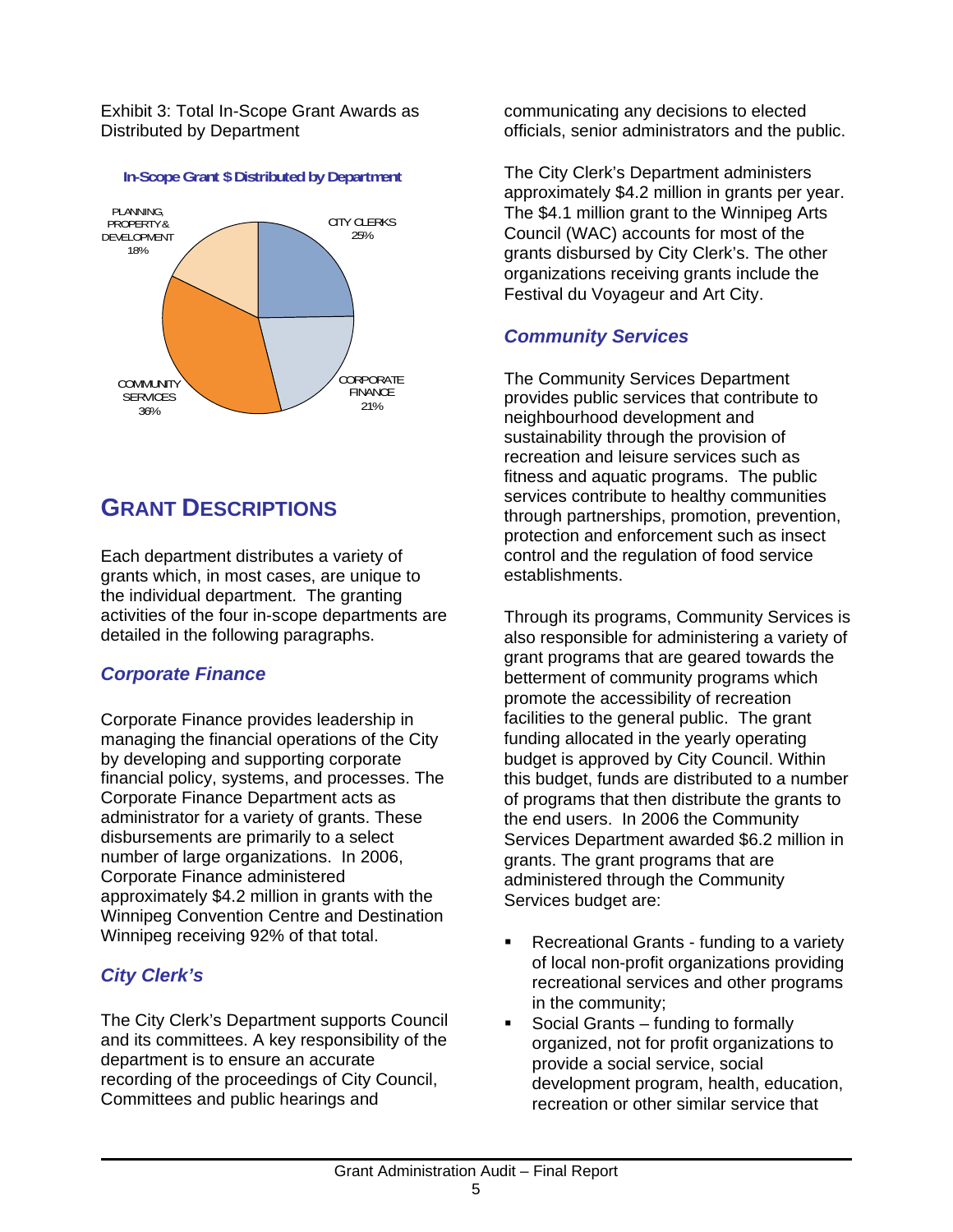they could not otherwise provide without aid from the City and that the City would then be obligated to provide this service in whole or in part;

- **EXECOMMUNITY Incentive Grants designed** to encourage non-profit community recreation and sport organizations to undertake capital projects; and
- Community Club Operational Grants funding provided to the General Council of Winnipeg Community Centres (GCWCC) intended to off-set the operating costs of community centres.

### *Planning, Property and Development*

The Planning, Property and Development Department provides a diverse bundle of services. It manages urban development for business interests, environmental concerns, heritage matters, local neighbourhoods and the downtown. It ensures an acceptable quality of building construction and maintenance of properties through enforcement of construction codes, building standards and by-law. It facilitates economic development by providing services for the approval of all land development plans, the application and enforcement of zoning bylaws and the processing of building permit applications.

The main grant funding programs that are supported by the Planning, Property and Development budget are:

- **Building Communities Program joint** program with Province of Manitoba that focuses on capital projects. Funding is based on a 50/50 cost-shared basis for renovation of residential properties; and
- Re-occurring grants funding for initiatives such CentreVenture.

# **AUDIT APPROACH**

The Audit Department engaged the assistance of KPMG for the grant oversight audit. An overview of the audit process is attached as Appendix 1.

Through a series of interviews with key City staff, the team identified the key in-scope processes for each in-scope City department. An internal control matrix was developed against the objectives of the review. These controls were tested to determine whether they were working as intended and to identify potentially missing controls.

We used a sample of 25 grants selected on a judgmental basis to evaluate the effectiveness of the identified controls. In addition, a selection of grantees was chosen to determine the extent to which the City has evaluated whether the grantee has complied with the terms and conditions as specified in the grant agreement.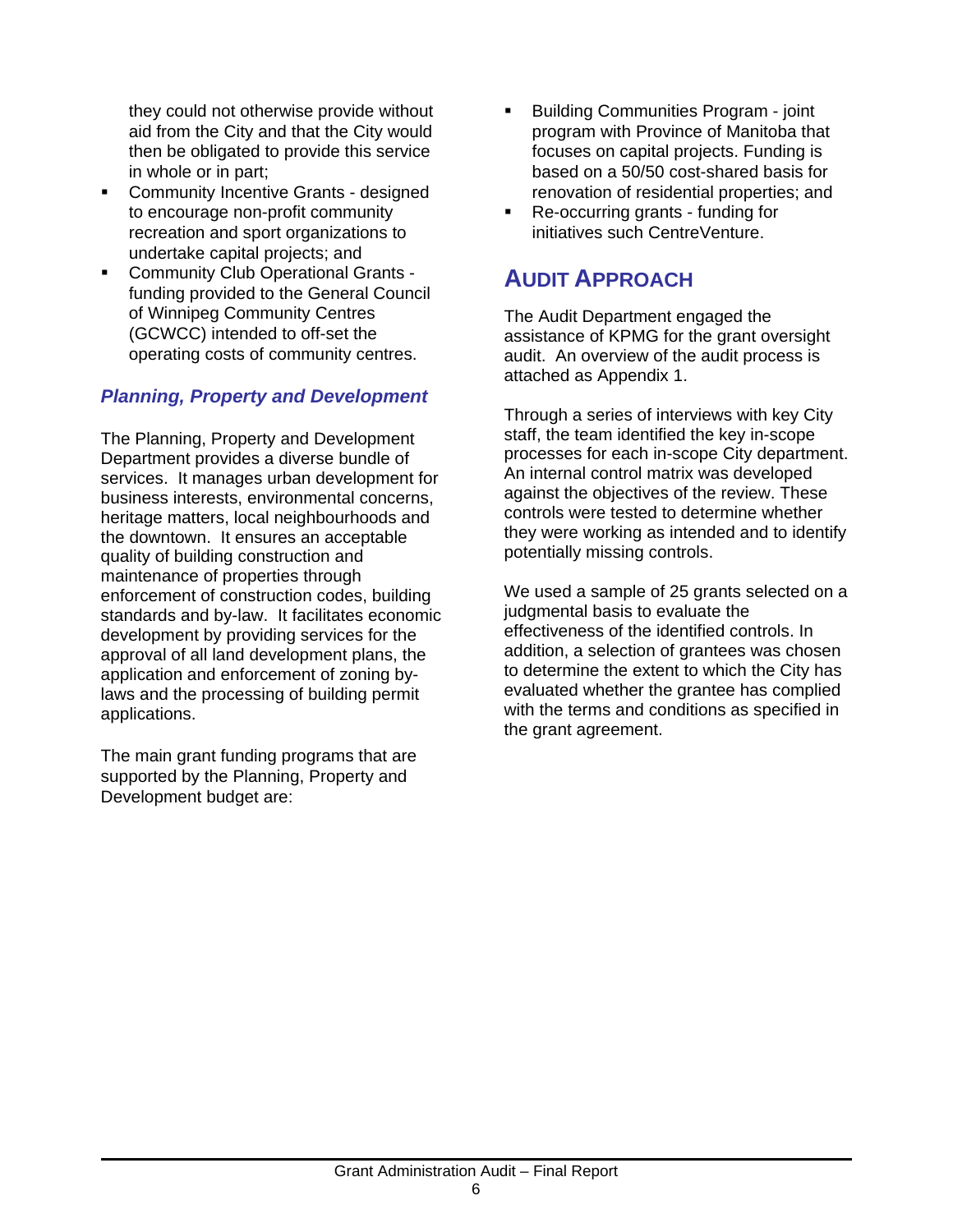# **ACKNOWLEDGEMENT**

The City of Winnipeg Audit Department would like to acknowledge the assistance of the following departments: Corporate Finance Department, City Clerks, Community Services, and Planning, Property and Development, along with all other individuals who were involved in the project, for their assistance in providing time, information, expertise, co-operation and resources throughout the duration of the project. In addition, we acknowledge the assistance provided by KPMG.

**Member of the Audit Team** 

Bryan Mansky, MBA, CMA, CIA Audit Manager

 $\mathcal{N}_{\mathcal{L}}$ 

\_\_\_\_\_\_\_\_\_\_\_\_\_\_\_\_\_\_\_\_\_\_\_\_\_ *\_\_\_\_\_\_\_\_\_\_\_\_\_\_\_\_\_\_\_\_\_\_\_\_\_\_\_\_* Shannon Hunt, FCGA, CFE Date

March 2008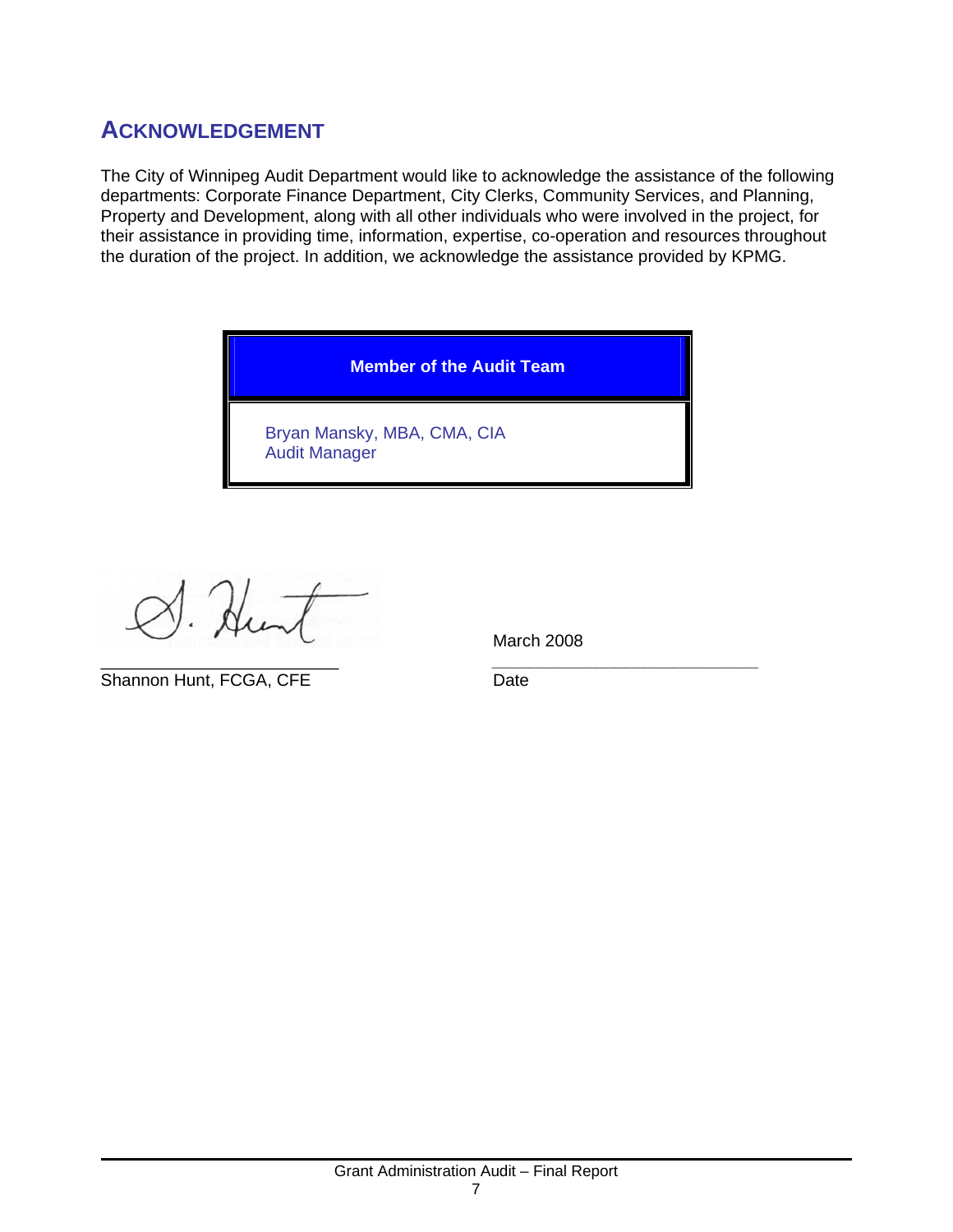# **SUMMARY OBSERVATIONS**

### *Strengths*

The following strengths were identified:

- Approval for the funding of a grant or grant program was properly documented in Council minutes or by-law. On an annual basis, each department reviews the grants proposed for the following year as part of the budget process. That information is then communicated to Council.
- The authorization for the amounts and timing of the release of grant funds was properly supported.
- **Evidence of holdbacks, where applicable,** had been applied and appropriate evidence of completion of work was obtained before release of final grant payment.

### *Areas for Improvement*

The following opportunities to improve the effectiveness of the controls were identified through this audit:

- Although City staff and grant administrators appear to be very knowledgeable about the grant programs, in many instances the purpose, scope and eligibility criteria of the grant program were not defined and documented. Without having formalized documentation, there may be potential for misinterpretation or manipulation of the program away from the originally intended scope and purpose.
- A number of cases were identified where there was no grant agreement or legal contract identifying the specific terms and conditions of the grant. Without a clear definition of the terms and conditions, it is

difficult to evaluate the grantee's performance and to hold grantees accountable for their use of funds.

We noted that, although there was evidence that City staff were monitoring grantee performance and collecting information (such as financial statements) required in the agreements, there was not always evidence of review of the documentation for appropriateness or that other terms and conditions were being monitored. These included requirements for grantees such as operating hours, program content, staffing, etc.

The Audit Department was requested by a City department to become involved in one instance which emphasizes the need to perform adequate review and follow-up to mitigate the misuse of grant funding. In this instance, staff from a City department determined that a grantee could not substantiate the expenditure of all funds forwarded by the City. City staff notified the organization that the City of Winnipeg's Audit Department was to become involved in the matter and the organization subsequently returned the funds in question in the amount of \$30,500. During this review, we also identified a number of opportunities for improvement to further reduce risk of fraud.

- Although the payment process is similar in all of the departments, each department has its own processes for approving grants and varying policies on payment/holdbacks for payment amounts. To improve consistency and the ability for greater oversight, consistent control activities should be implemented at all stages of the grant process including grant budgeting, approval, recording, disbursement, and monitoring.
- **There currently is no central database or** tracking system to identify, in a timely fashion, if organizations are applying for multiple grants from different City departments. Although the City grant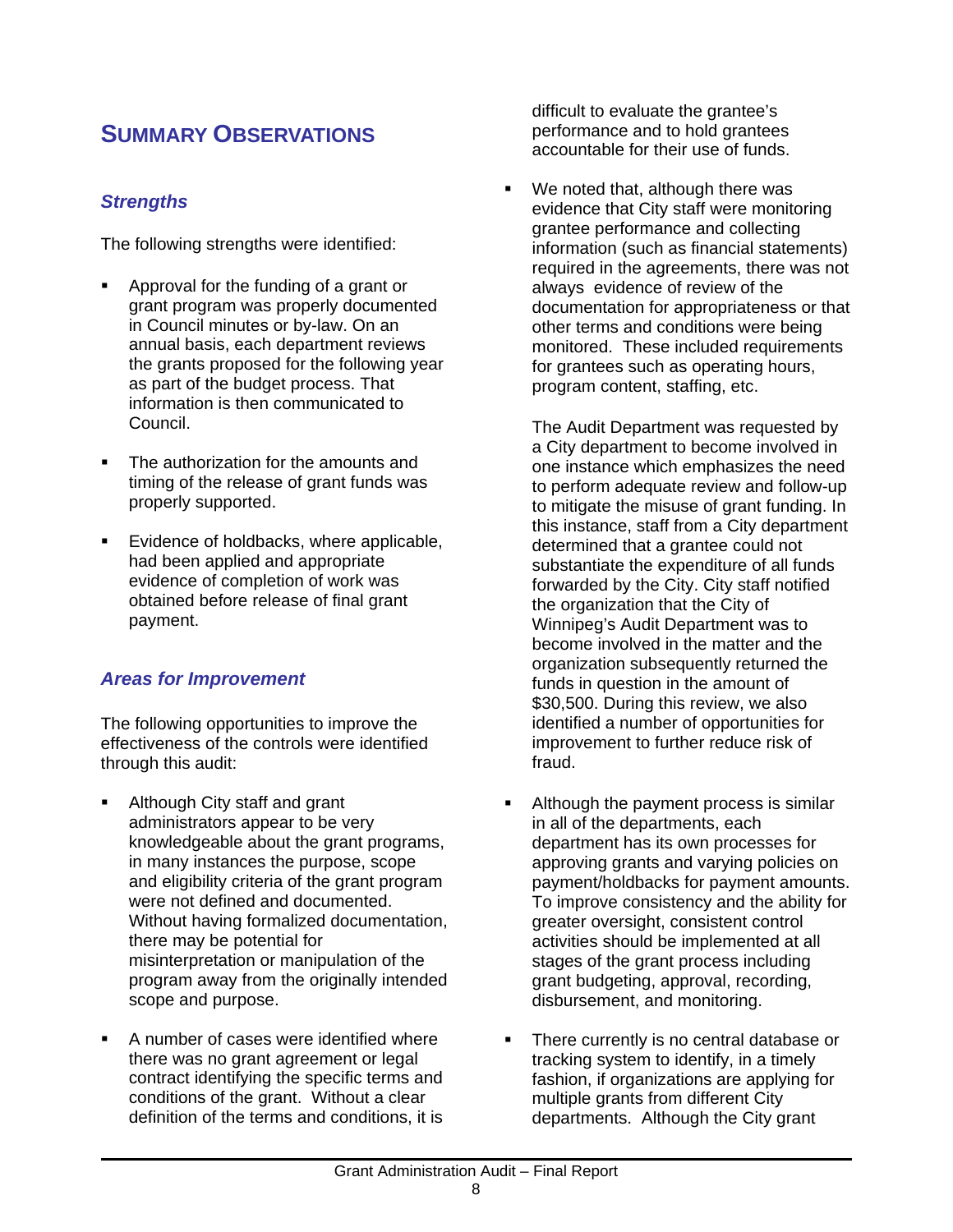programs each have specific intentions and requirements, there is potential for organizations to receive multiple grants for one project.

### *Conclusions*

Overall, we found that all grants were awarded in accordance with the applicable Council minute or By-law. For a number of grants we reviewed there was either no grant agreement or unclear/undefined terms and conditions. The City must ensure that all grants have a signed grant agreement that defines specific terms and conditions and that City staff document their compliance monitoring of the grantee.

In any financial program there is a risk of misappropriation of funds. While the City has implemented a number of strong controls over the grant approval and payment processes, there are no oversight controls that identify potential multiple grant payments to the same organization from different City departments.

Monitoring of grantee performance also needs to be improved. We observed that when terms and conditions were identified, City staff did not always adequately review information to ensure the grantee was in compliance with the terms and conditions. In other cases, where City staff did perform a proper review, adequate evidence of the review was not always available. Through further inspection we did not identify any issues of non-compliance.

For the grants that we reviewed as part of our sample, all financial amounts were properly recorded in the City's financial system.

# **SUMMARY OF RECOMMENDATIONS AND MANAGEMENT RESPONSES**

We provided the four departments that had grants reviewed for this audit with a detailed report that included the controls we tested, our observations on the functioning of these controls and recommendations to enhance controls where we believe improvement is required. An excerpt of these reports is attached as Appendix 2.

Provided below are the recommendations to enhance control in each of the identified departments and the responses to our recommendations.

# *Corporate Finance*

**Control Objective:** All grants are appropriately approved by City Council

### **Recommendation 1**

We recommend that the CFO, in consultation with Departmental Controllers, define a mandate and criteria for each grant program or major recurring grant. The criteria should include the purpose of the grant and eligibility requirements. The mandates, criteria and other requirements should be approved by Council as necessary.

### **Management Response**

For significant recurring grant programs, the Chief Financial Officer ("CFO"), in consultation with Departmental Controllers, will define grant mandates and criteria. Where reasonable opportunity is present, this will be done in advance of grants being awarded.

### **Recommendation 2**

We recommend that the CFO request the approval of Council to formally adopt the recommended definitions provided in the "Grants and Contributions: Administrative Procedures" report. Grant activities should be classified into the categories identified by the report and be used as the basis for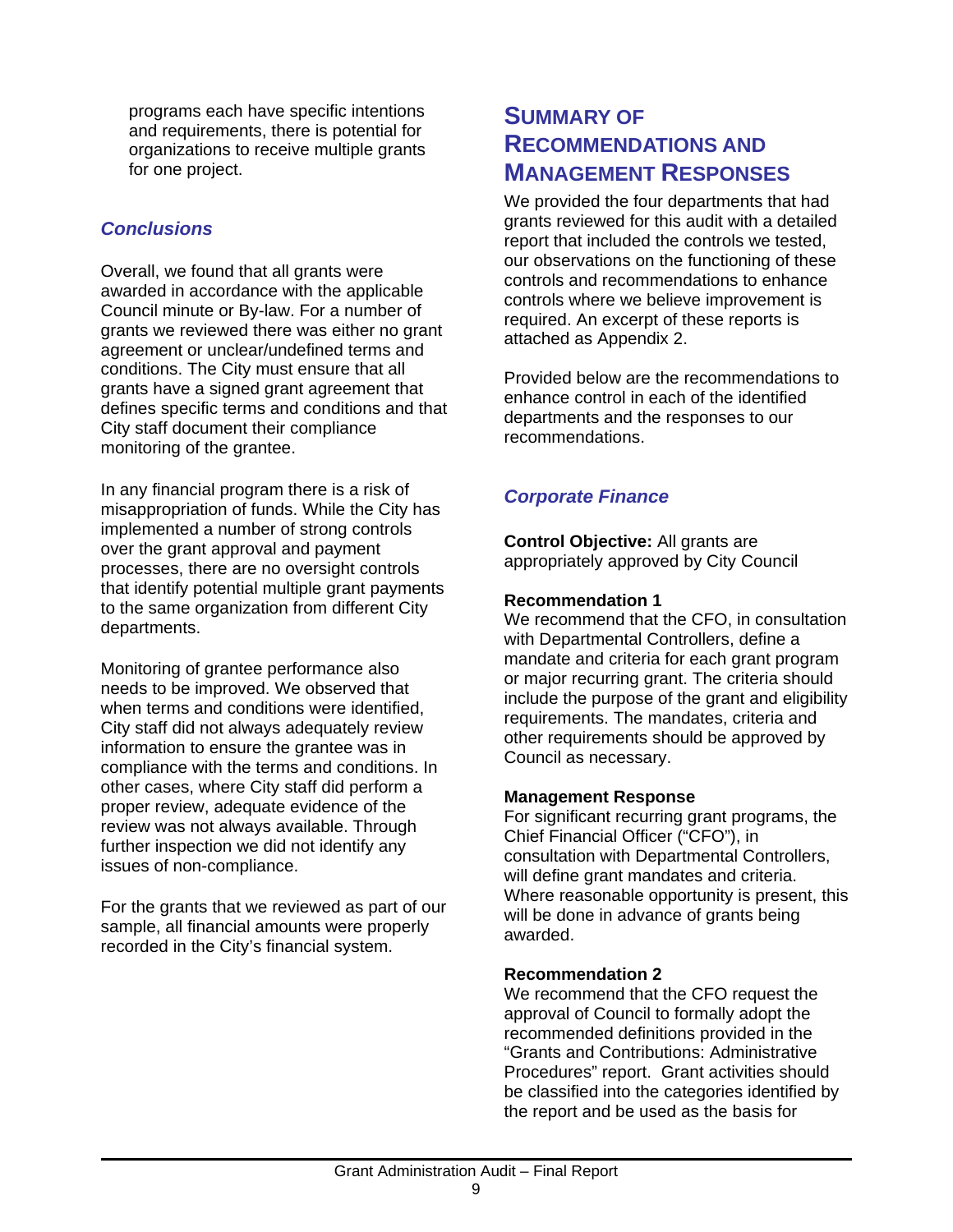establishing formalized procedures for each grant category.

The definitions and procedures should be communicated to all staff involved in grant processes to enhance their overall understanding of the different categories and procedures.

#### *Management Response*

At a meeting of September 21, 2006, the Public Service tabled with Executive Policy Committee the report *Grants and Contributions: Administrative Procedures*. The CFO has directed Departments to classify grant activities into the categories identified in the report.

#### **Recommendation 3**

We recommend that the CFO prepare an administrative report for the consideration of the CAO, to request the approval of Council to implement a process to approve recurring support grants on an annual or multi-year basis. The approval process should include a report that provides a consolidated summary of all grants to be made to each organization so that Council is aware of the total amount of financial support each organization will receive from the City. If the approval is for more than one year of funding, then the report should disclose the amount of grants to be disbursed to each organization for each year covered by the report.

#### *Management Response*

As part of the annual Operating Budget process, the Public Service will present a reporting of grants included in the budget. Already part of the Operating Budget disclosure, the Public Service will provide a more comprehensive reporting for Council's consideration.

**Control Objective:** All grants have specific terms and conditions attached to them and there is an appropriate accountability framework (administration, measurement) which provides sufficient oversight of grantees to ensure they are meeting the terms and conditions of the grant.

#### **Recommendation 4**

We recommend that the CFO explore the feasibility of developing or leveraging existing financial systems to develop a centralized process to gather activity reporting from departments and to monitor overall grant activity. Reporting could include, but is not limited to, reporting the number of grants received by grantee, total dollars and number of grants distributed by department and by type of grant program, and number of grants applied and approved.

We also recommend that the CFO assign oversight responsibility for grant activities to an individual with the appropriate skills and experience, such as the Corporate Controller.

#### *Management Response*

The Corporate Controller's Division has implemented an annual reporting of grants activities. This report includes information referred to by the Internal Auditor.

# *City Clerk's*

**Control objective:** All grants are appropriately approved by City Council

### **Recommendation 5**

We recommend that the City Clerk's Department, in consultation with the CFO and Legal Services, develop a standardized grant agreement. The grant agreement should have areas for staff to include specific criteria, performance terms and conditions and payment schedules and amounts.

#### *Management Response*

In consultation with the CFO and Legal Services, the Public Service will, for significant grants, develop and use standardized grant agreements to include any specific criteria, performance terms and conditions, and payment schedules and amounts.

**Control objective:** All grants are monitored to ensure that terms and conditions of the grant are met prior to disbursement of funds.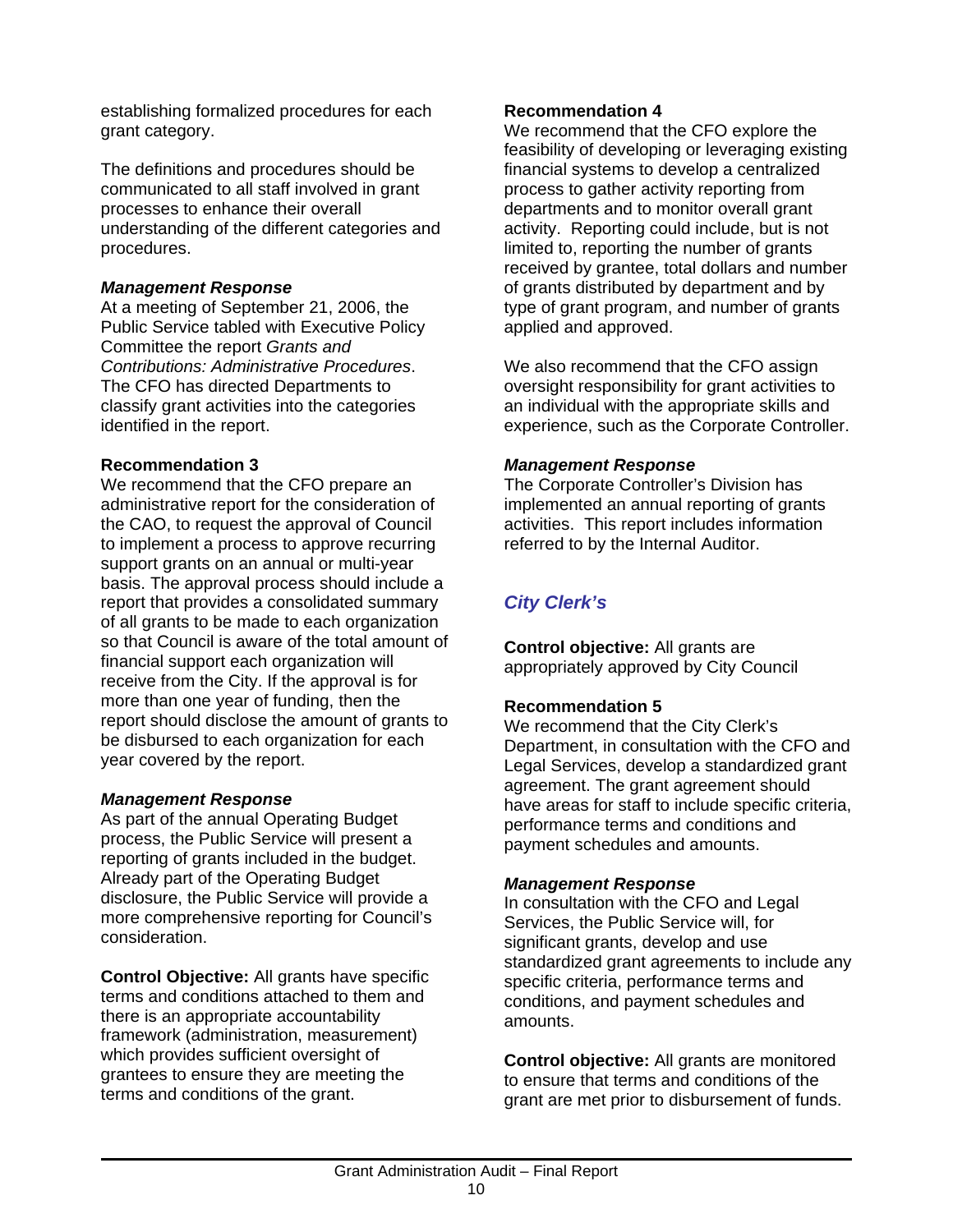#### **Recommendation 6**

We recommend that the City Clerk's Department implement a procedure to review the requirements of the WAC grant agreement to ensure all documents are received and reviewed. Evidence of the review should be documented and retained.

#### *Management Response*

The City Clerks Department will develop a more formal, evidenced review of the Winnipeg Arts Council ("WAC") grant to ensure all documents are received and reviewed prior to the release of the WAC grant.

### *Community Services*

**Control objective:** All grants are appropriately approved by City Council

#### **Recommendation 7**

We recommend that the Community Services Department, in consultation with the CFO and Legal Services, develop a standardized grant agreement. The grant agreement should have areas for staff to include specific criteria, performance terms and conditions and payment schedules and amounts.

#### *Management Response*

In consultation with the CFO and Legal Services, the Public Service will, for significant grants, develop and use standardized grant agreements to include any specific criteria, performance terms and conditions, and payment schedules and amounts.

**Control objective:** All grants are monitored to ensure that terms and conditions of the grant are met prior to disbursement of funds.

#### **Recommendation 8**

We recommend that the Community Services Department implement a procedure to review the Universal Funding Formula data and calculations annually prior to payment. Evidence of the review should be documented and retained.

#### *Management Response*

The Community Services Department has already implemented a more formal, evidenced review of the Universal Funding Formula calculation prior to release of any community centre grants.

#### **Recommendation 9**

We recommend that the Community Services Department develop a standardized checklist that could be used to track grantee reporting requirements for each type of grant activity to ensure all documents are received and reviewed before funds are released. This checklist could be used to track and document the grant control procedures and reviews from time of application/approval through to disbursement of funds.

#### *Management Response*

The Public Service will develop a standardized checklist, for significant grants, to track and document grant control procedures and reviews prior to grant disbursement.

### *Planning, Property and Development*

**Control objective:** All grants are appropriately approved by City Council

#### **Recommendation 10**

We recommend that the Planning, Property and Development Department, in consultation with the CFO and Legal Services, develop a standardized grant agreement. The grant agreement should have areas for staff to include specific criteria, performance terms and conditions and payment schedules and amounts

#### *Management Response*

In consultation with the CFO and Legal Services, the Public Service will, for significant grants, develop and use standardized grant agreements to include any specific criteria, performance terms and conditions, and payment schedules and amounts.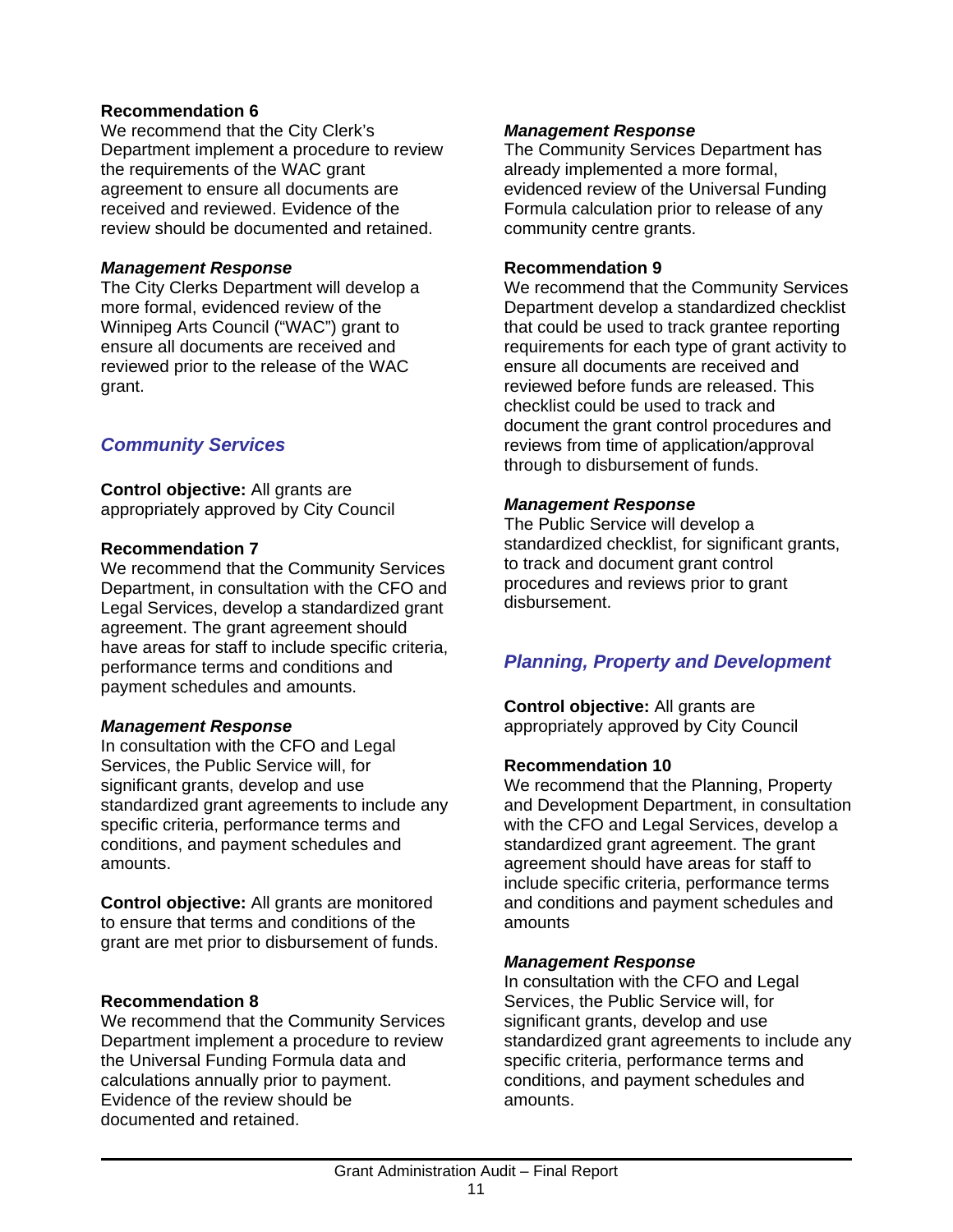**Control objective:** All grants are monitored to ensure that terms and conditions of the grant are met prior to disbursement of funds.

#### **Recommendation 11**

We recommend that the Planning, Property and Development Department develop a standardized checklist that could be used to track grantee reporting requirements for each type of grant activity to ensure all documents are received and reviewed before funds are released. This checklist could be used to track and document the grant control procedures and reviews from time of application/approval through to disbursement of funds.

#### *Management Response*

In consultation with the CFO and Legal Services, the Public Service will, for significant grants, develop and use standardized grant agreements to include any specific criteria, performance terms and conditions, and payment schedules and amounts.

#### **Recommendation 12**

We recommend that the Planning, Property and Development Department maintain evidence of the site visits to confirm completion of work and release of holdback payments be documented on a checklist or form. Evidence should include a brief description of what was observed on site, the date of the visit, and signoff from the person who performed the site visit

#### *Management Response*

The Planning, Property and Development Department will develop procedures to evidence review of site visits confirming completion of work under Building Communities grant program.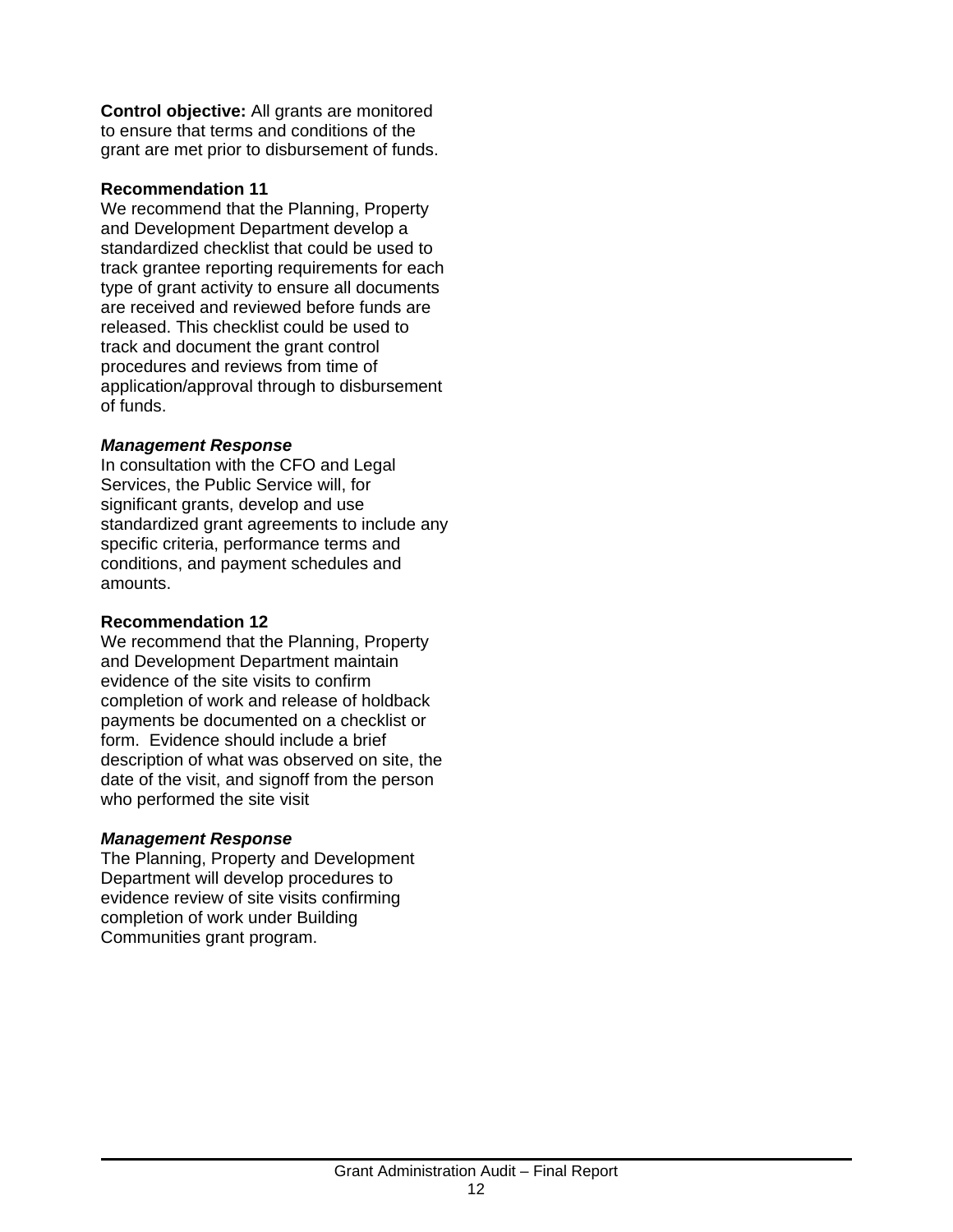# **APPENDIX 1 – AUDIT PROCESS**